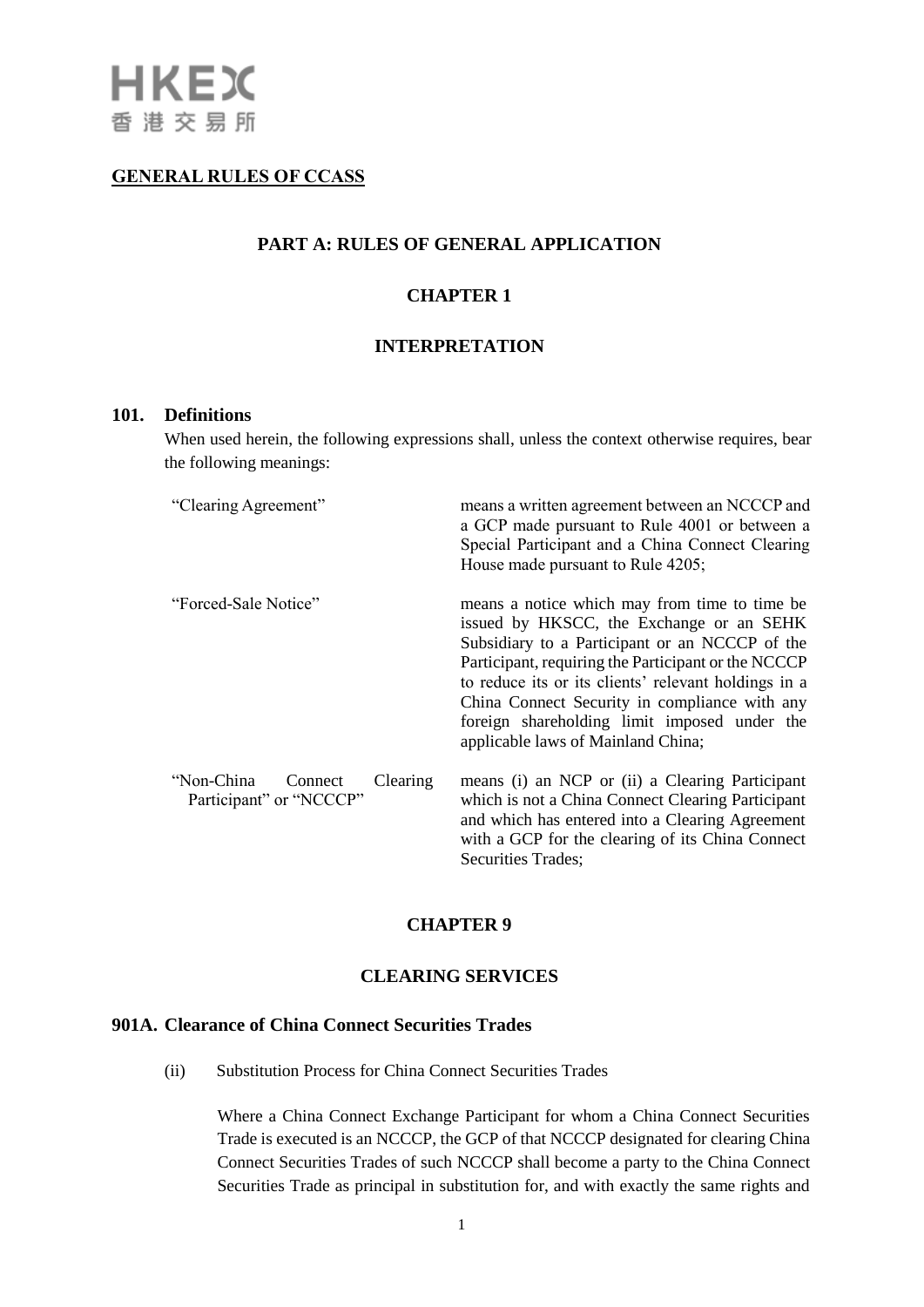

obligations under the China Connect Securities Trade as, that NCCCP.

# **CHAPTER 19**

### **INDEMNITY**

### **1902. Participants liable for officers, employees etc.**

For the purpose of determining whether a Participant other than an Investor Participant or a Corporate Investor Participant is liable under Rule 1901, the acts or omissions of its officers, employees, agents, representatives, SSA Statement Recipients and the persons comprising SSA Statement Recipients, and NCPs shall be deemed to be the acts or omissions of the Participant or in the case of any NCCCP in respect of its China Connect Securities Trades, deemed to be the acts or omissions of its GCP designated for the clearing of such China Connect Securities Trades.

### **CHAPTER 25**

### **GUARANTEE FUND**

### **2502. Contributions by Clearing Participants**

Each Clearing Participant shall pay to HKSCC the Basic Contribution and the Dynamic Contribution, being two types of contributions to the Guarantee Fund, in accordance with the Rules. HKSCC shall credit the Basic Contributions and Dynamic Contributions by Clearing Participants to the Guarantee Fund.

(i) Basic Contribution

Subject to this Rule and Rule 2509B, the amount of Basic Contribution from time to time required to be made by each Clearing Participant shall be determined by reference to and shall be subject to such adjustments as are provided in the Operational Procedures.

The minimum amount of Basic Contribution to be made by each DCP shall be HK\$50,000 or HK\$50,000 in respect of each Stock Exchange Trading Right held by such DCP in the Exchange, whichever is the higher. The minimum amount of Basic Contribution to be made by each GCP shall be HK\$150,000 or the aggregate of HK\$50,000 in respect of each Stock Exchange Trading Right held by it and HK\$50,000 in respect of each NCCCP with whom such GCP has entered into a Clearing Agreement, whichever is the higher. The minimum amount of Basic Contribution to be made by each Clearing Participant shall be made in cash. HKSCC may from time to time specify such other amount as the minimum amount of Basic Contribution by each Clearing Participant.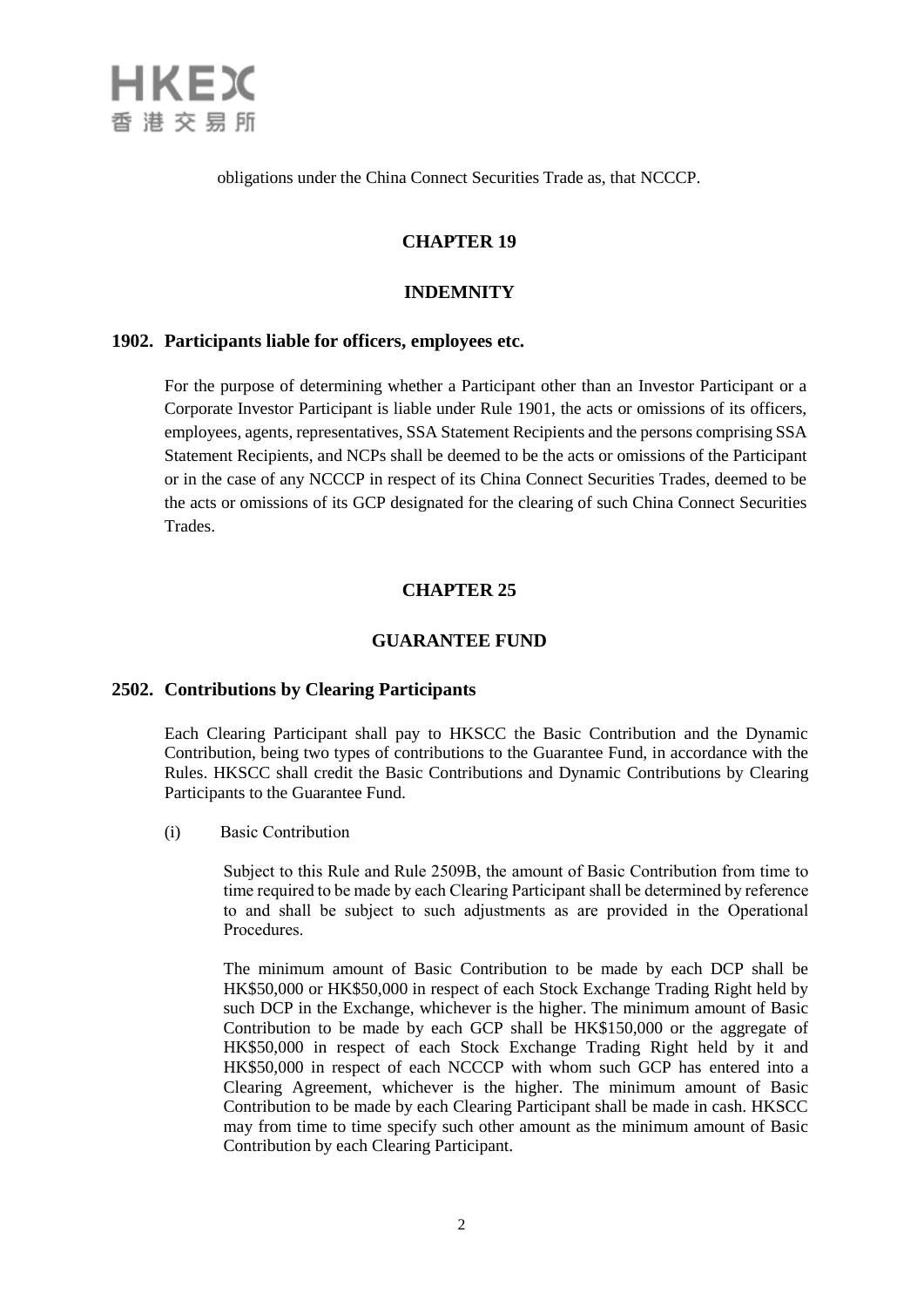# **CHAPTER 36**

### **RISK MANAGEMENT MEASURES - CNS SYSTEM**

### **3602A.Mainland Settlement Deposit and Mainland Security Deposit**

Each China Connect Clearing Participant shall on demand provide to HKSCC such amount of Mainland Settlement Deposit and Mainland Security Deposit for each China Connect Market as may from time to time be determined by HKSCC to be payable by the China Connect Clearing Participant in respect of its or its NCCCPs' China Connect Securities Trades on that China Connect Market.

HKSCC shall be entitled from time to time and at any time to compute Mainland Settlement Deposit and Mainland Security Deposit using the formulae set forth in the Operational Procedures or such other methods and assumptions as HKSCC may consider appropriate. Unless HKSCC otherwise specifies, in respect of each China Connect Market, (i) Mainland Settlement Deposit will be computed with reference to the buy turnover in China Connect Securities and any overdue short CNS stock positions in China Connect Securities of a China Connect Clearing Participant and its NCCCPs on that China Connect Market and the sell turnover in China Connect Securities that are executed on that China Connect Market by the China Connect Clearing Participant and its NCCCPs for Special Segregated Accounts; and (ii) Mainland Security Deposit will be computed with reference to the net settlement amount in China Connect Securities Trades of the China Connect Clearing Participant and its NCCCPs on that China Connect Market under the CNS System.

### **3605. Evidence of Securities available for settlement**

In relation to Exchange Trades, China Connect Securities Trades or Clearing Agency Transactions in Eligible Securities which are subject to expiry (e.g. warrants) or which HKSCC considers as high risk securities and which are to be settled under the CNS System, the delivering Clearing Participant, delivering China Connect Clearing Participant or the delivering Clearing Agency Participant as the case may be must ensure that when they or, in the case of GCPs, including their NCCCPs, place a selling order or in the case of a Clearing Agency Transaction when the transaction is reported to HKSCC by the Clearing Agency Participant they have readily available evidence showing that, on or before the due date for settlement of the Market Contracts, they have or will have the required quantity of Eligible Securities in their stock accounts in CCASS for settlement of the Market Contracts. The delivering Clearing Participant, delivering China Connect Clearing Participant or delivering Clearing Agency Participant, as the case may be, shall provide the evidence to HKSCC upon request.

If at any time HKSCC is not satisfied that such Participant has or will have the Eligible Securities on the due date for settlement of the Market Contract, HKSCC may direct such Participant to arrange or may on behalf of such Participant execute immediately a Buy-in on or off the Exchange to purchase the Eligible Securities required by that Participant to settle its obligations in respect of that Market Contract. If a Buy-in is unable to be effected, HKSCC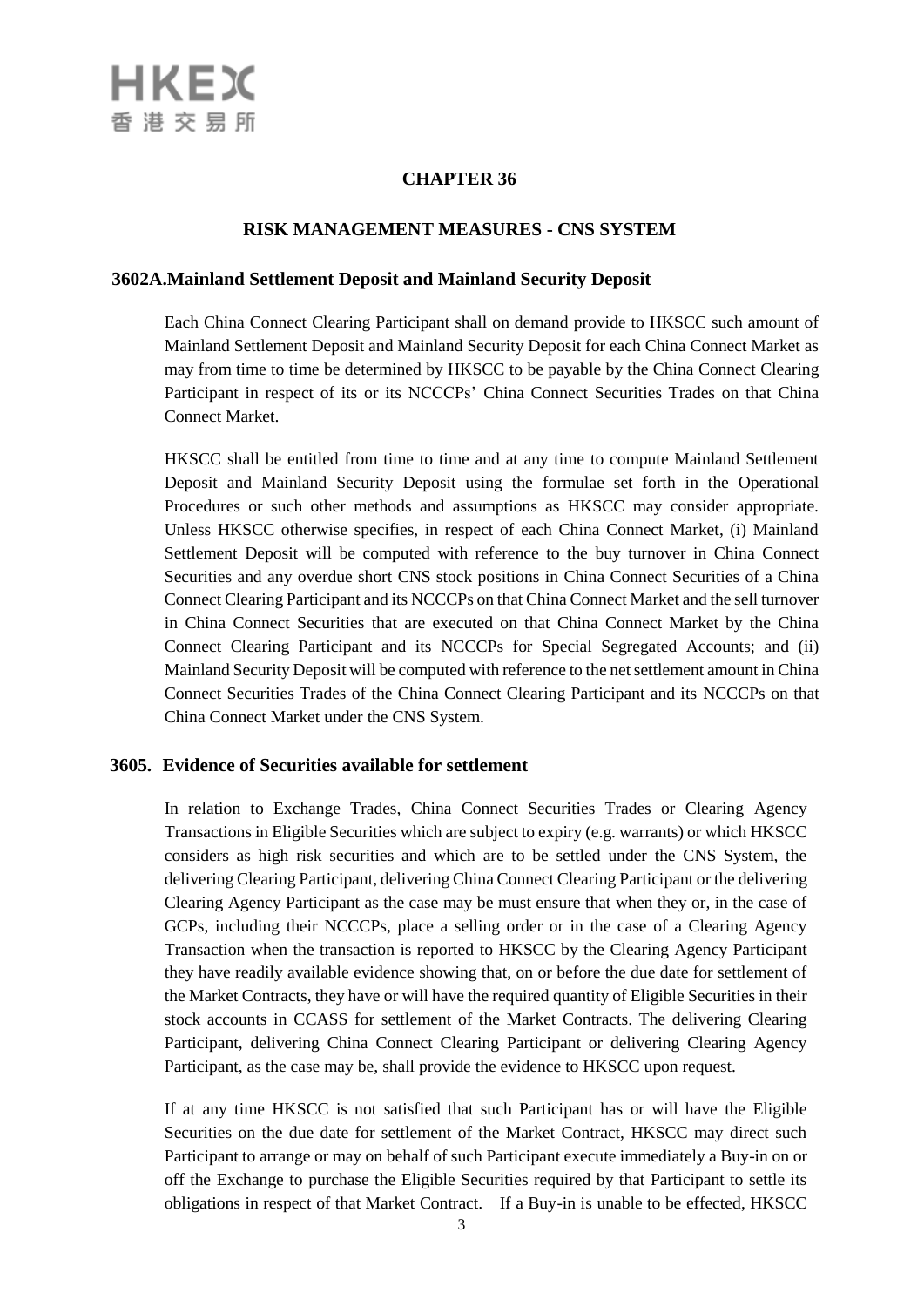

may require additional cash collateral to be provided by the Participant in such amount as HKSCC considers appropriate.

### **CHAPTER 37**

# **DEFAULT RULES - CNS SYSTEM**

### **3701. Events of Default**

In the event that:-

(iiia) failure by a GCP which is a registered institution under the Securities and Futures Ordinance (Chapter 571 of the Laws of Hong Kong) to demonstrate to the satisfaction of HKSCC its capability to manage the portfolio of a defaulting NCCCP for which it clears. Such capability might include, for example, having a valid, binding and effective Clearing Agreement with more than one NCCCP for which it provides clearing services which permits such GCP to close out positions of the NCCCP in the event of a default by such NCCCP under the Exchange Rules;

then on the occurrence of any one or more of such events (each an "Event of Default"), in its absolute discretion, HKSCC shall be entitled then or at any time thereafter whilst such event is, in the opinion of HKSCC, continuing unremedied, to take any one or more of the actions referred to in Rule 3702.

### **CHAPTER 40**

# **CLEARING BY GENERAL CLEARING PARTICIPANTS**

#### **4001. Execution of Clearing Agreement**

Every GCP which intends to clear and settle Exchange Trades or Clearing Agency Transactions for an NCP and/or China Connect Securities Trades for an NCCCP shall enter into a Clearing Agreement in such form or containing such provisions as may from time to time be required by HKSCC with such NCP or NCCCP. Except as otherwise approved by HKSCC and subject to such terms and conditions as HKSCC may from time to time specify, a GCP shall not accept for clearing and settlement of any Exchange Trades or Clearing Agency Transactions for an NCP and/or China Connect Securities Trades of an NCCCP unless and until there is in place a valid, binding and effective Clearing Agreement between it and the NCP or the NCCCP. Every GCP which is a TSF CCASS Participant which intends to clear and settle TSF Exchange Trades for NCPs shall, in addition to the above, comply with Rule 12A21. Every GCP which is a China Connect Clearing Participant which intends to clear and settle China Connect Securities Trades for NCCCPs shall, in addition to the above, comply with Rule 4104.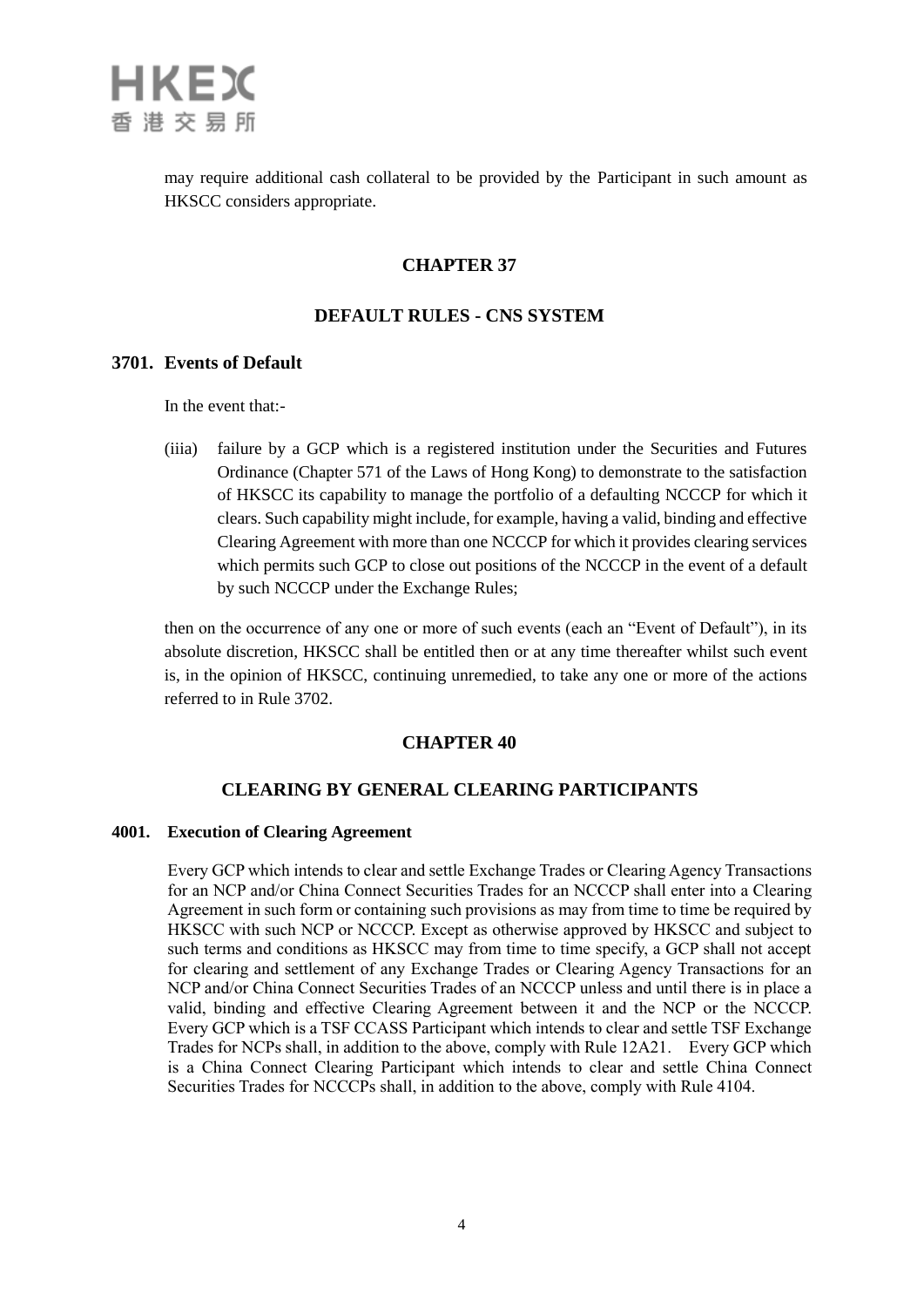#### **4002. Notification of execution of Clearing Agreement**

A GCP shall notify HKSCC of each Clearing Agreement it entered into with an NCP or NCCCP forthwith upon its execution. Such notification shall be in such form as HKSCC may from time to time specify. The GCP shall, at the request of HKSCC, supply it with a certified copy of the executed Clearing Agreement.

#### **4003. Obligations of GCP**

A GCP shall capture all liabilities for all the Exchange Trades or Clearing Agency Transactions concluded by each NCP and/or China Connect Securities Trades concluded by each NCCCP with which it has entered into a Clearing Agreement, as if it were a party to these trades and transactions and shall not be entitled to decline to settle and clear any Exchange Trades or Clearing Agency Transactions of the NCP, and/or China Connect Securities Trades of the NCCCP. A GCP shall have arrangement in place with each NCP or NCCCP for the NCP or NCCCP to notify it of all Exchange Trades and Clearing Agency Transactions concluded by the NCP and/or all China Connect Securities Trades concluded by the NCCCP.

A GCP shall have arrangement in place to monitor the ability of each NCCCP with whom it has entered into a Clearing Agreement to satisfy promptly all obligations arising from the Exchange Trades, Clearing Agency Transactions and/or China Connect Securities Trades, as the case may be, concluded by such NCCCP. A GCP must forthwith notify HKSCC of any failure of an NCCCP to meet its obligations under the Clearing Agreement, and in the case of an NCP, HKSCC may disclose such information to any other GCP of the NCP.

A GCP shall, within a period as HKSCC may specify, provide information in its possession about its NCCCPs to HKSCC, including but not limited to, financial position, an NCCCP's underlying client information or any other information or documents as HKSCC may demand.

A GCP shall ensure that the Clearing Agreement to which it is a party, and all subsequent agreements to amend the Clearing Agreement do not contain any provision which is inconsistent with the Rules and has terms and conditions to facilitate the performance of, and be consistent with, the GCP's obligations under the Rules. The Clearing Agreement shall incorporate any additional conditions prescribed by HKSCC from time to time. A GCP shall be bound by and comply strictly with the terms of each Clearing Agreement to which it is a party, to the extent that those Clearing Agreements are consistent with the Rules.

A GCP shall notify HKSCC of any changes to any of the Clearing Agreements it entered into forthwith upon such changes being made. Such notification shall be in a form as HKSCC may from time to time specify and be accompanied by a certified copy of a document evidencing such changes. For the avoidance of doubt, a GCP must ensure that any changes to the Clearing Agreement and any amendment agreement are in compliance with these Rules.

Every GCP which is a TSF CCASS Participant which intends to clear and settle TSF Exchange Trades for NCPs shall, in addition to the above, comply with Rule 12A21. Every GCP which is a China Connect Clearing Participant which intends to clear and settle China Connect Securities Trades for NCPs shall, in addition to the above, comply with Rule 4104.

#### **4004. Termination of Clearing Agreement**

A GCP shall give prior written notice to HKSCC if it or an NCCCP intends to terminate the Clearing Agreement between them, unless the NCCCP has already given notice to terminate the Clearing Agreement to the Exchange in accordance with the Exchange Rules.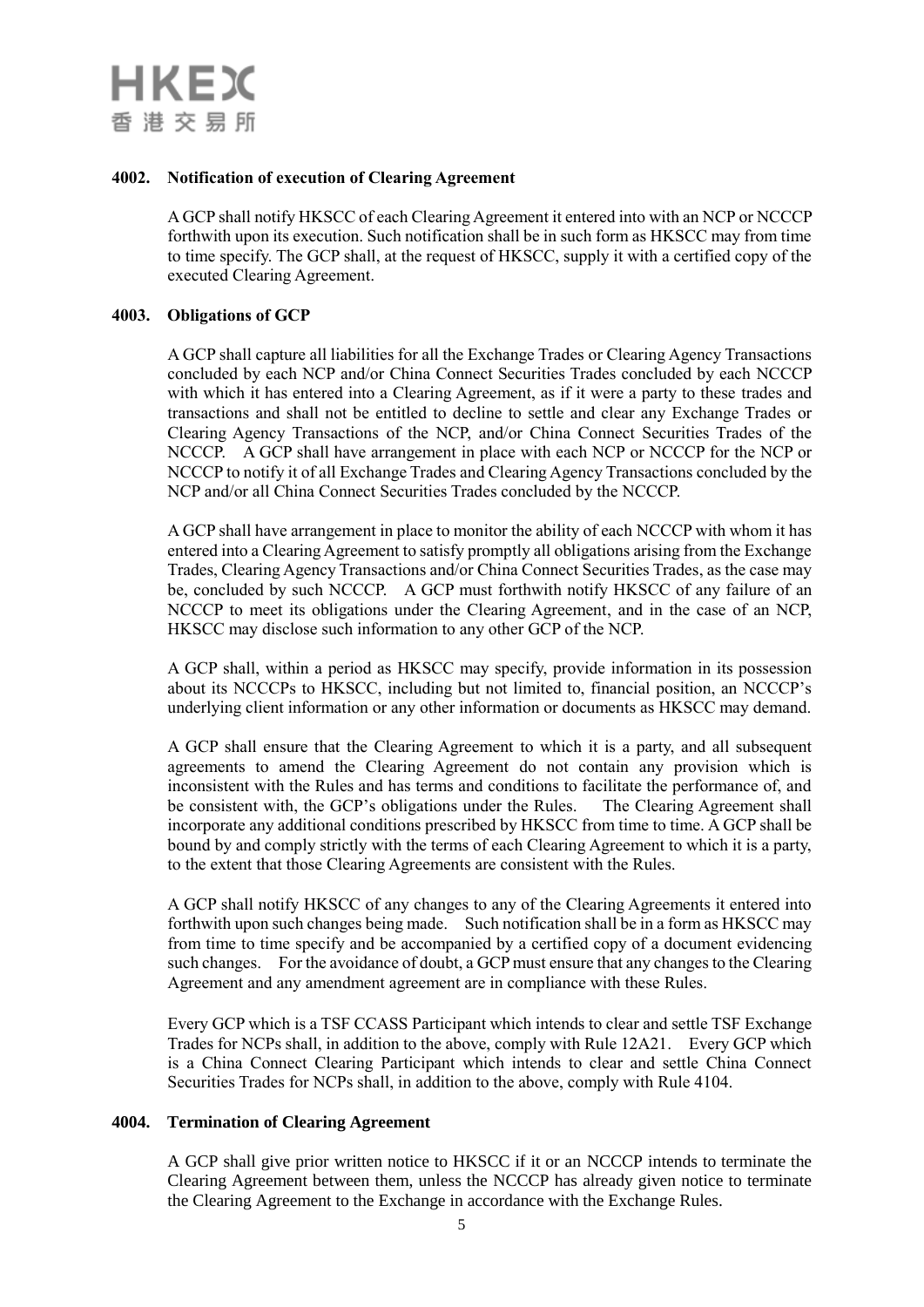

When HKSCC receives a termination notice from a GCP or when HKSCC receives notification from the Exchange that notice to terminate the Clearing Agreement had been given by an NCCCP, HKSCC will issue a confirmation of termination to the GCP (with a copy to the NCCCP concerned) in writing and unless and until written confirmation has been issued to the GCP, the Clearing Agreement shall be treated as valid, binding and effective by HKSCC for the purposes of these Rules notwithstanding any provision to the contrary in the Clearing Agreement and/or the termination notice from the GCP or the NCCCP and the GCP shall continue to be bound by the Clearing Agreement and responsible for all the Exchange Trades, Clearing Agency Transactions and/or China Connect Securities Trades, as the case may be, concluded by such NCCCP.

Notwithstanding the above, the Clearing Agreement is deemed to be terminated when the GCP is declared as a defaulter or suspended from further activities in CCASS under the Rules.

The termination of Clearing Agreement will not affect any rights or liabilities of the GCP and the NCCCP arising out of matters which have taken place prior to the termination of the relevant Clearing Agreement and for the purpose of settlement of any such rights or liabilities of the GCP and the NCCCP, HKSCC may continue to treat the GCP as the GCP of the relevant NCCCP.

# **CHAPTER 41**

# **CHINA CONNECT CLEARING SERVICES**

### **4104. General Clearing Participants as China Connect Clearing Participants**

Only General Clearing Participants which are China Connect Clearing Participants shall be eligible to clear and settle China Connect Securities Trades for NCCCPs which are China Connect Exchange Participants.

A General Clearing Participant which is a China Connect Clearing Participant and which intends to clear and settle China Connect Securities Trades for NCCCPs which are China Connect Exchange Participants shall:

- (i) ensure that the Clearing Agreement it enters into with each such NCCCP includes an obligation on its part to settle China Connect Securities Trades. Such General Clearing Participant should bring its NCCCPs' attention to the special features and restrictions of the China Connect Securities Trades as highlighted in paragraph (vi) below with regard to the execution of selling orders for China Connect Securities via the Trading Links, HKSCC's powers and other matters as set out in this Chapter 41;
- (ii) be liable to HKSCC for all the China Connect Securities Trades concluded by each such NCCCP with which it has entered into a Clearing Agreement, as if it were a party to these trades and shall not be entitled to decline to settle and clear any China Connect Securities Trades of the NCCCP;
- (iii) have arrangements in place with each such NCCCP for the NCCCP to notify it of all China Connect Securities Trades concluded by or for the NCCCP;
- (iv) have arrangements in place to monitor the ability of each such NCCCP with whom it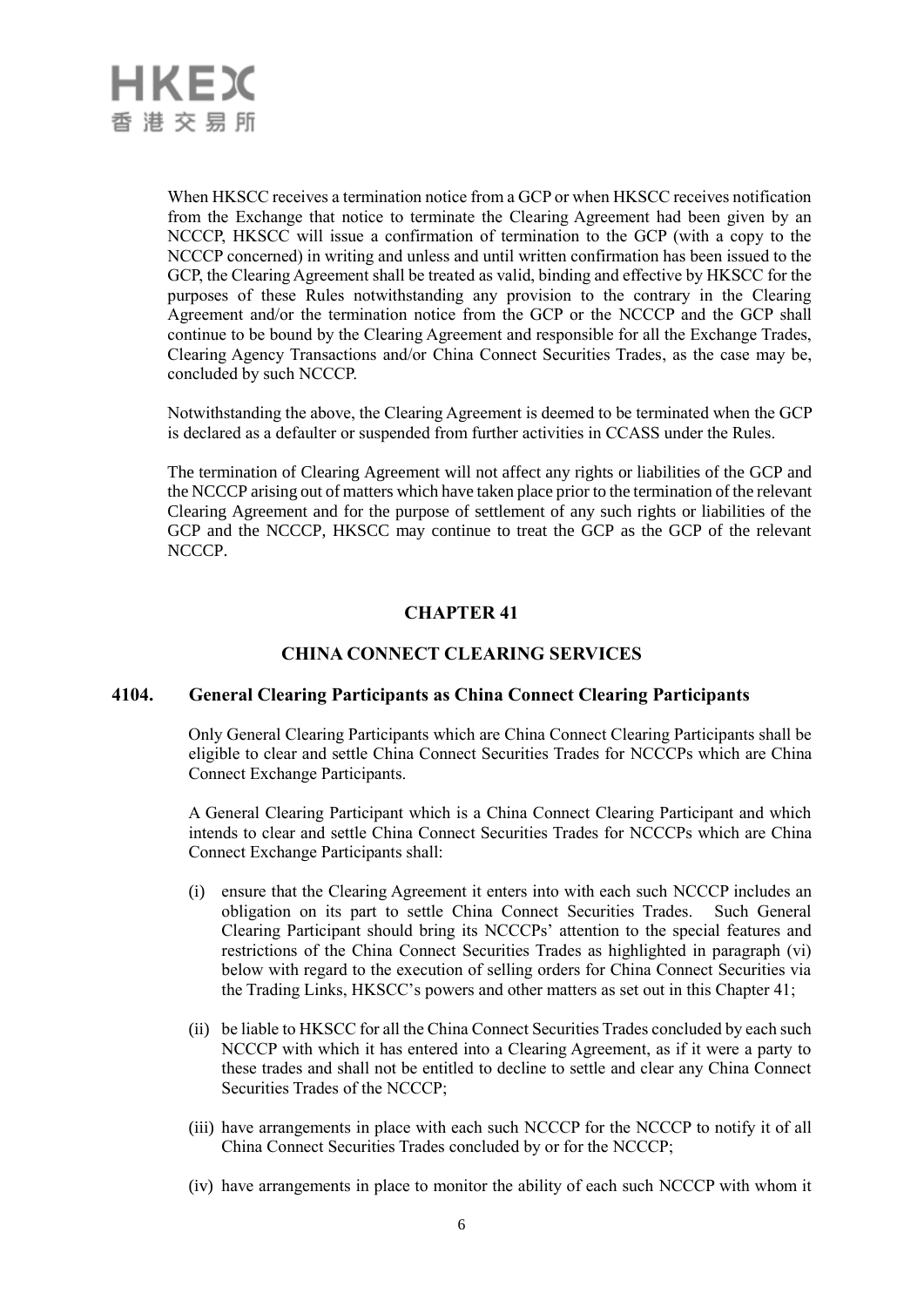has entered into a Clearing Agreement to satisfy promptly all obligations arising from the China Connect Securities Trades concluded by or for such NCCCP;

- (v) forthwith notify HKSCC of any failure of an NCCCP to meet its obligations under the Clearing Agreement, and in the case of any NCP, HKSCC may disclose such information to any other GCP of the NCP; and
- (vi) designate its CCASS stock accounts, which may either be its stock accounts or specific SSAs with Statement Service, to such NCCCPs for the purposes of maintaining their holdings of China Connect Securities in CCASS and for facilitating the determination of the maximum amount of China Connect Securities that may be sold by an NCCCP on a particular Trading day. Subject to the Rules and the Exchange Rules, a General Clearing Participant shall ensure that such account designation is performed accurately and properly, and shall have measures in place to ensure that each of its NCCCPs will not place or execute selling orders for any China Connect Security via the relevant Trading Link such that the aggregate selling quantity of such China Connect Security on a Trading day is in excess of the aggregate holding of the China Connect Security in the CCASS stock account(s) designated to the NCCCP as of the end of the immediately preceding batch-settlement run of Settlement Instructions on China Connect Securities effected by HKSCC.

# **4107. Risk Management Measures applicable to China Connect Securities Trades**

### **i. Mainland Settlement Deposit and Mainland Security Deposit**

Each China Connect Clearing Participant shall on demand provide to HKSCC such amount of Mainland Settlement Deposit and Mainland Security Deposit for each China Connect Market as may from time to time be determined by HKSCC to be payable by the China Connect Clearing Participant in respect of its or its NCCCPs' China Connect Securities Trades on that China Connect Market.

HKSCC shall be entitled from time to time and at any time to compute Mainland Settlement Deposit and Mainland Security Deposit using the formulae set forth in the Operational Procedures or such other methods and assumptions as HKSCC may consider appropriate. Unless HKSCC otherwise specifies, in respect of each China Connect Market, (i) Mainland Settlement Deposit will be computed by reference to the buy turnover in China Connect Securities and any overdue short CNS stock positions in China Connect Securities of a China Connect Clearing Participant and its NCCCPs on that China Connect Market and the sell turnover in China Connect Securities that are executed on that China Connect Market by the China Connect Clearing Participant and its NCCCPs for Special Segregated Accounts; and (ii) Mainland Security Deposit will be computed by reference to the net settlement amount in China Connect Securities Trades of the China Connect Clearing Participant and its NCCCPs on that China Connect Market under the CNS System.

### **4110. Compliance with applicable laws and the Rules**

### **iv. Shareholding restrictions**

In the event that a Participant which is a GCP has been notified by HKSCC or has otherwise been informed that any NCCCP of the Participant has been issued with a Forced-Sale Notice, the Participant shall ensure that such NCCCP's relevant holdings (to the extent they still remain in the Participant's Stock Account) are not transferred by Settlement Instruction or otherwise out of the Stock Accounts of the Participant except for the settlement of the sale